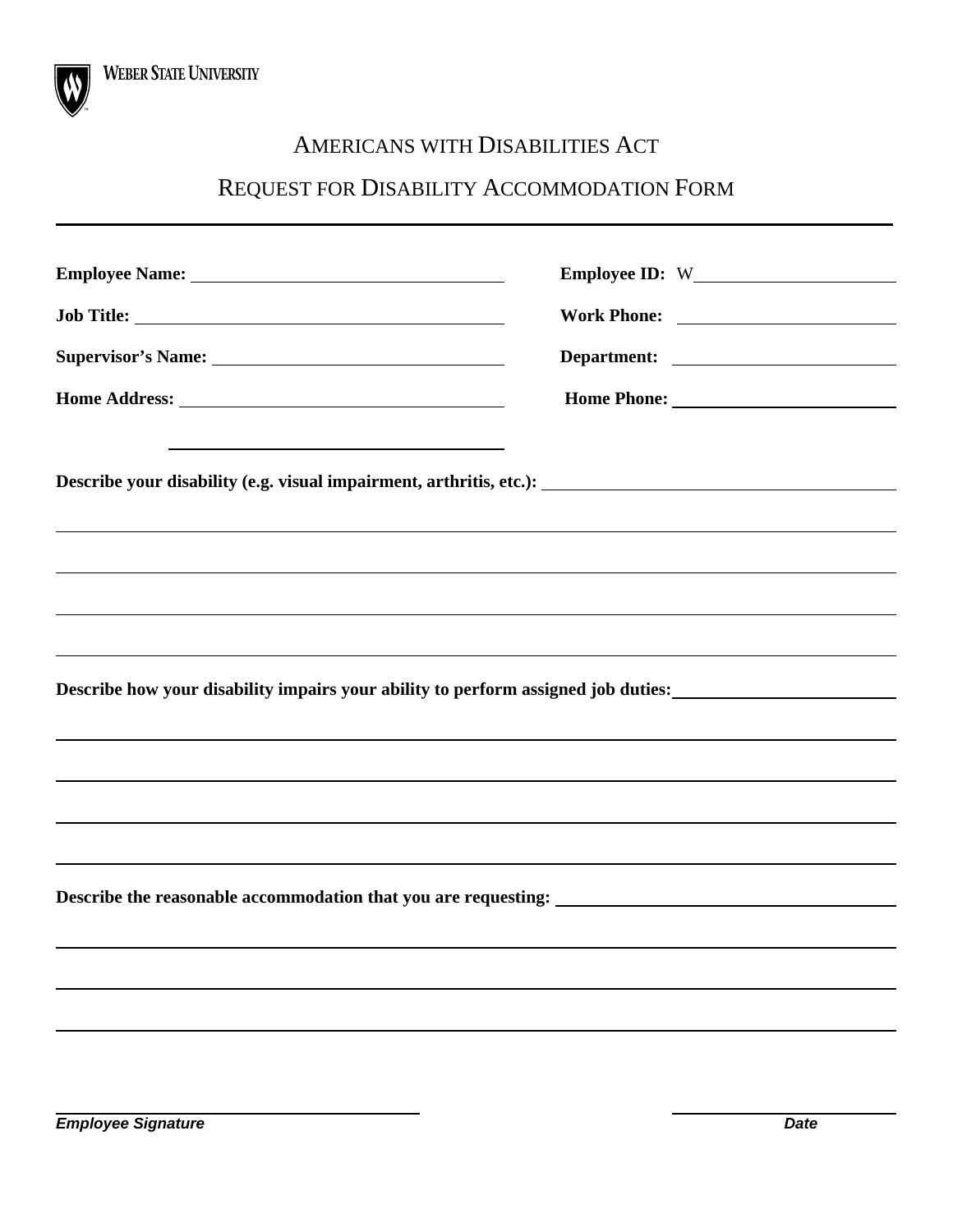# AMERICANS WITH DISABILITIES ACT REQUEST FOR DISABILITY ACCOMMODATION FORM

| I,                                                                                                                         | <sub>-</sub> , hereby authorize |
|----------------------------------------------------------------------------------------------------------------------------|---------------------------------|
| (Patient Name)                                                                                                             |                                 |
|                                                                                                                            | to furnish and discuss with the |
| (Physician or Facility)                                                                                                    |                                 |
| Weber State University, Human Resource Office any information in his/her/its possession relevant to the following          |                                 |
| $condition (list condition(s) or diagnosis (es)):\n$                                                                       |                                 |
|                                                                                                                            |                                 |
|                                                                                                                            | , for the purpose               |
| of evaluating my request for accommodation. A complete photocopy of this authorization shall be accepted as if it were a   |                                 |
| signed original and is valid from the date of this release until the University completes its evaluation of my request for |                                 |
|                                                                                                                            | from any                        |
| liability associated with the disclosure of confidential or privileged medical/healthcare information. I understand        | (Physician or Facility)         |
| that the Weber State University Human Resources cannot properly evaluate my request for accommodation unless I             |                                 |
| sign this release and that any information disclosed under this release could potentially be subject to re-disclosure      |                                 |
| by the recipient and no longer protected by federal privacy regulations. I understand that I can revoke this release in    |                                 |
| writing at any time by sending a written revocation of authorization to:                                                   |                                 |
| Humon Docourcos                                                                                                            |                                 |

#### **Human Resources Attn: ADA Coordinator 1016 University Circle Ogden, Utah 84408**

However, I understand that my revocation will not be effective to the extent that action has been taken in reliance on this release. By signing this release, I represent that I have read the information, understand it, and am in agreement with the authorization I now make.

| (Signature) | (Date) |
|-------------|--------|
|             |        |
|             |        |
|             |        |